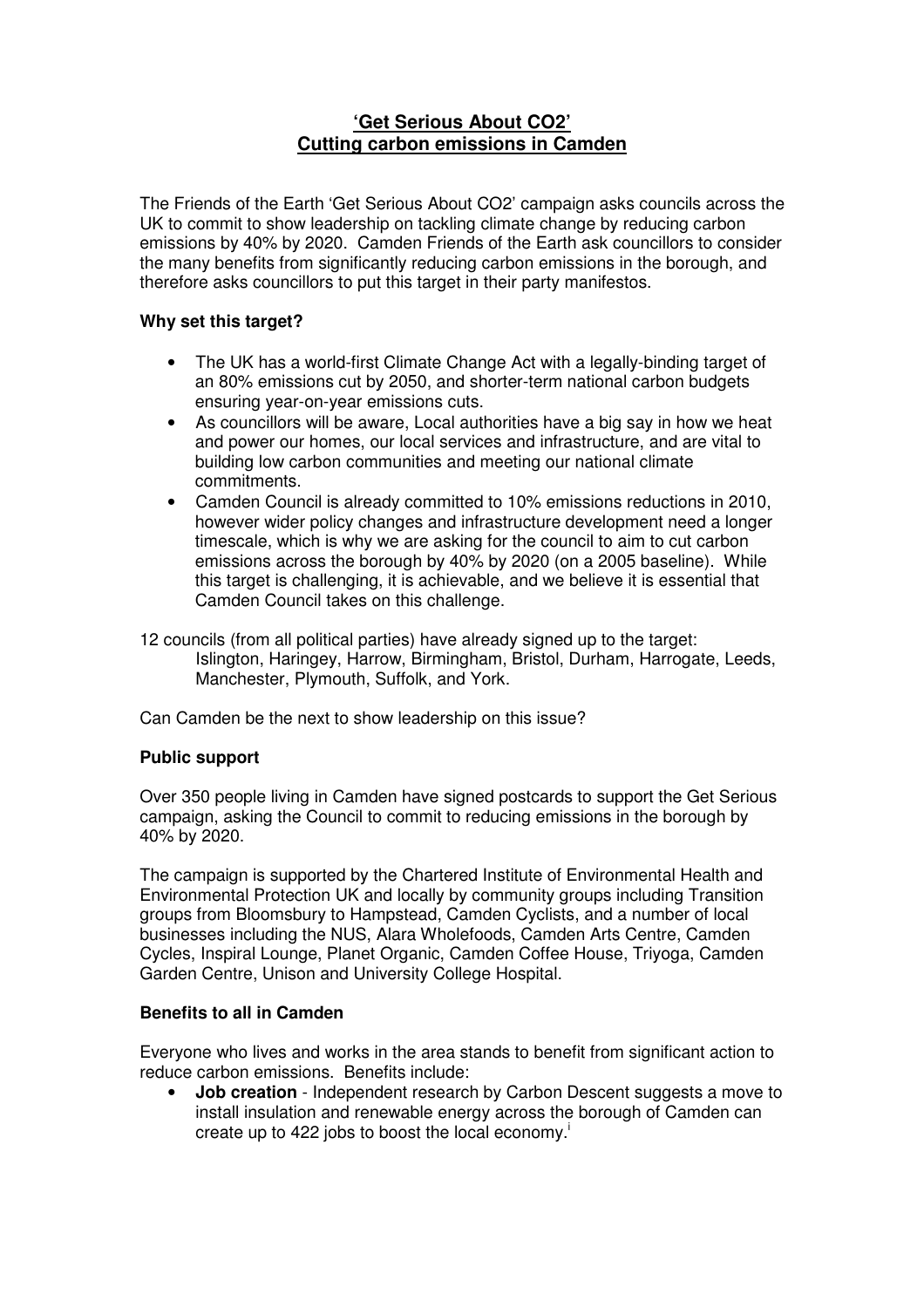- **Energy security** Increasing local low-carbon energy supply is safer and less dependent on imported oil and gas and will generate revenue for the council via feed-in tariffs.
- **Fuel poverty will be reduced** Kirklees Council in Yorkshire have cut average household fuel bills by £150 as a result of their free home insulation scheme.<sup>ii</sup>
- **Improving quality of life and health for local people -** through improving housing stock, e.g. with better insulation, or fitting council-owned housing with high quality double / triple glazed windows.
- **Better air quality**  Less traffic and improved low-carbon transportation infrastructure reduces air pollution – very important, as our air in Camden is so polluted that it often exceeds European legal limits.
- **Financial savings**  Kensington & Chelsea's aim to cut their emissions by 40% by March 2014 (through energy efficiency actions around buildings, schools and street lighting) will save them £1.5 million a year.<sup>iii</sup>

## **How emissions reductions can be achieved**

Research by Carbon Descent shows how local authorities can cut CO2 emissions by 40% by 2020 with measures around energy, housing and transport. These include domestic energy efficiency, domestic renewables, traffic reduction, improved vehicle efficiency, conversion of district heating schemes to CHP, and more efficient commercial lighting.<sup>iv</sup> CHP is particularly viable for Camden, and the Renewable Heat Incentive and Feed-In-Tariffs make renewable energy financially feasible.

We would ask the Council to do the following:

- Work with neighbouring local boroughs to approach European funding sources (like the EU regional development bank and the EIB) to access funds for retrofit / district heating and waste heat use.
- Utilise prudential borrowing to fund the improvement of all council owned buildings (homes and commercial premises)
- Work with the Kings Cross centre on construction training to improve the energy efficiency skills in the local construction industry & implement tighter quality controls on all refurbishment work done in the local authority to enforce agreed standards

#### **In light of forthcoming elections, we ask councillors to make a commitment to the Get Serious target in their party manifestos. That is, a reduction of carbon emissions in Camden by 40% by 2020, with year-on-year cuts and annual reports on progress.**

We also ask councillors to commit in their manifestos to:

- Commissioning an action plan for how the emissions cuts will be made
- Integration of the 40% goal into all relevant future council plans and strategies
- Supporting the Friends of the Earth Get Serious About CO2 campaign for more money and support for local authorities to take action to cut carbon
	- the introduction of local carbon budgets for every council

## **We would welcome any questions. Thank you.**